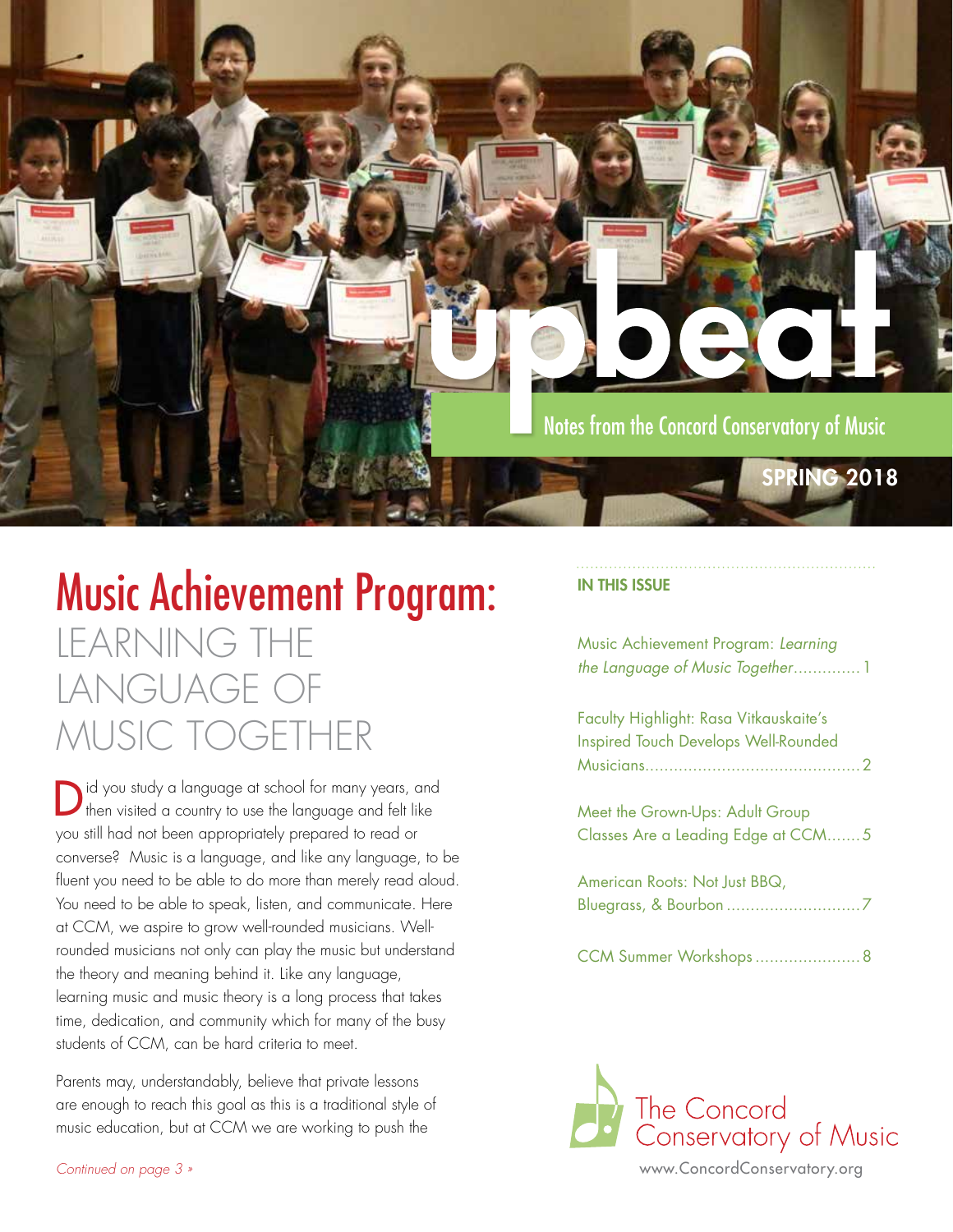# Faculty Highlight: RASA VITKAUSKAITE'S INSPIRED TOUCH DEVELOPS WELL-ROUNDED MUSICIANS

By Holly Lobowitz Rossi



Benjamin Hitzrot has been taking piano lessons at CCM for half of his young life. Now a 14-year-old who is applying to private high schools, he faced an essay question about an influential person who had shaped his life.

The choice was obvious—he wrote about Rasa Vitkauskaite, his beloved piano teacher.

Benjamin is not alone in his close relationship with Vitkauskaite, who was born in Lithuania and has taught at CCM since 2010. "Rasa is special," said Kate Yoder, CCM's founder and executive director. "She exemplifies the superb private instruction all our teachers provide—but she also stands out for the deep connections she is able to cultivate with her students."

"As a parent, I can say it's just been a terrific match," said Karen Ford, Benjamin's mother. She knew the relationship would be successful early on, when her son took out some frustration on his sheet music.

"I thought, 'he's not going to go back to this,'" said Ford, "but Rasa just sat with him, started again, and got through that initial difficulty."

"She has the right distance with him, she knows exactly the right place to be. When you find an adult who does that with your kid, it's really special to watch," she added.

Vitkauskaite's credentials are top-notch. A graduate of the United World College of the Adriatic and the Boston Conservatory, she has performed in more than two dozen countries, has recorded four commercially available CDs, and has collaborated with artists including the Metropolitan Opera, GRAMMY nominees, the Berlin Philharmonic, and the Cleveland Orchestra.

Her kind, inspiring manner translates to her organizational prowess, which helps her students feel supported and on a steady path.

"One of the most important aspects of successful musical education is being consistent," said Vitkauskaite.

Consistency is a top value, even when she travels to perform abroad. She works creatively with her students to stay connected, inviting them to send her recordings of their assignments online, and following up promptly with feedback and suggestions. "I am fortunate to work at CCM, which allows me flexibility," she says. Providing structure in those moments enables her students to stay on track: "Students make the most progress when they know that they won't go too long without supervision."

*"My students are very apprecitative, enthusiastic, and kind... Teaching at CCM is a very rewarding experience."*

Vitkauskaite's creative spirit also inspires her to organize offsite performances for her students; they have performed at senior living facilities, libraries, and competitions hosted by the Massachusetts Music Teachers Association.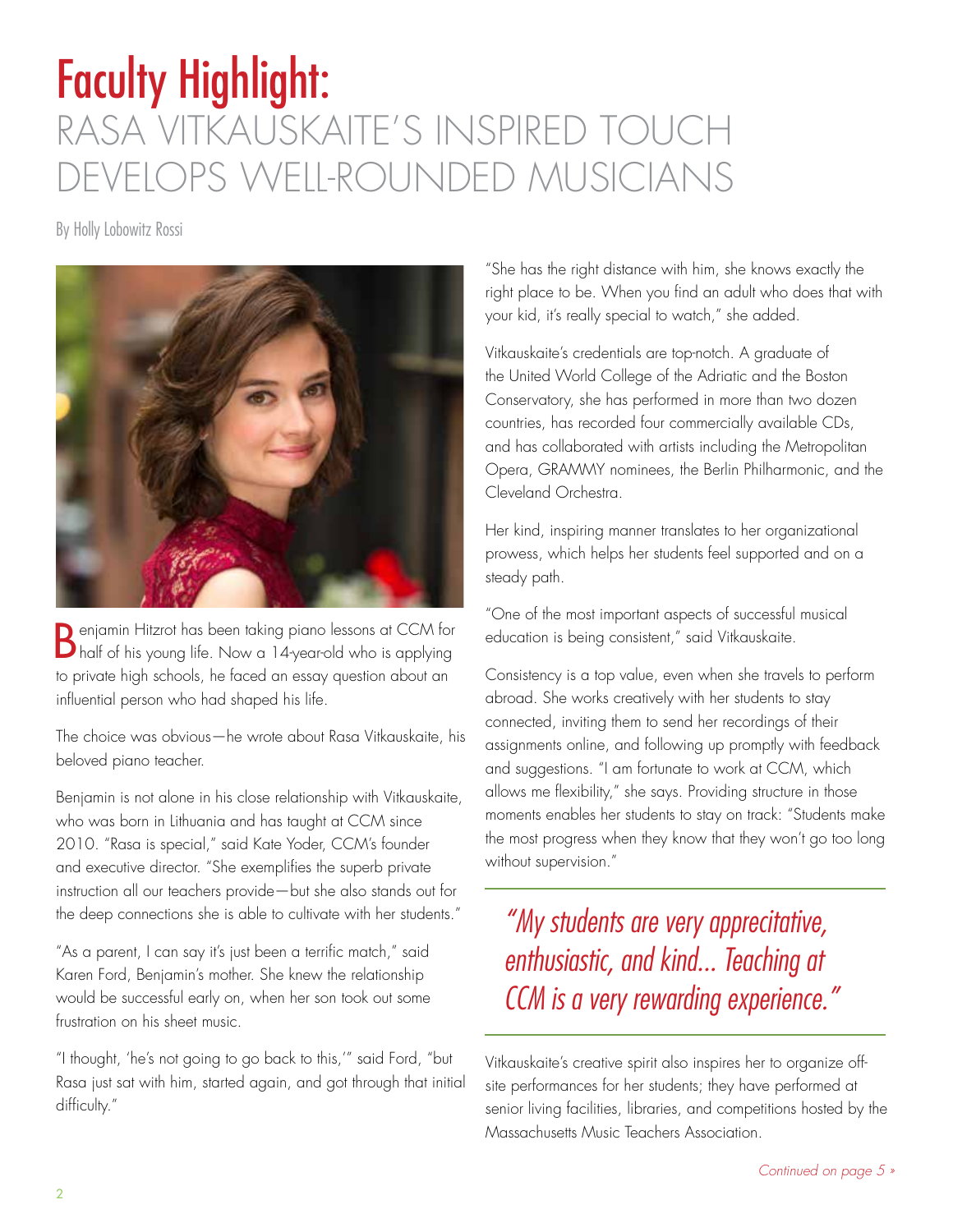boundaries on music education to give our students the most comprehensive education possible. As CCM trumpet instructor and Ensemble & Community Coordinator Margaret Romero explains, "In a weekly lesson, as little as 30 minutes, a student is learning a new language and a new instrument. It is an incredible amount of information for young students to absorb, and there is not enough time to address theory, performance, and extended techniques in each lesson."

At our spring 2017 meeting, faculty engaged in a lively discussion of how to imbue students with a solid foundation for, and appreciation of, music. The result: the Music Achievement Program, or MAP, which has now completed

*"Music is a language, and like any language, to be fluent you need to do more than merely read aloud ..."*

its first year. Free for CCM private lesson students, MAP joins together existing offerings to further the musical development of our students, and strengthen ties within our CCM community of students and their families.

MAP's inaugural checklist for students was ambitious: participate in a performance workshop and then play in a recital (or two), master scales and arpeggios, attend a faculty concert, and participate in a Musicale. Margaret and Executive Director Kate Yoder organized the program into levels based on students' ages and experience, so each could be appropriately challenged.

To sharpen students' understanding of music, Kate enlisted Peter Evans to teach four-week music theory workshops. Our youngest students worked on identifying note names and understanding "the dot" (included proudly in CCM's logo). For

> the more experienced students, Peter covered topics ranging from intervals and triads to chord progressions.

 CCM piano instructor Rasa Vitkauskaite says:

"Our students have greatly

benefited from MAP theory workshops. Some discovered the close parallels between math and music; some learned new clefs of which they were previously unaware, as in piano we use only treble and bass. While growing up in Lithuania, I was required to take theory lessons twice a week in addition to my private piano lessons. Although that type of system may be impractical in this country, I surely hope that learning music

*Continued on next page »* 

 $41, 51$  $N_i$ No treble makers in this class while Peter Evans lays do 3 the basics of music theory.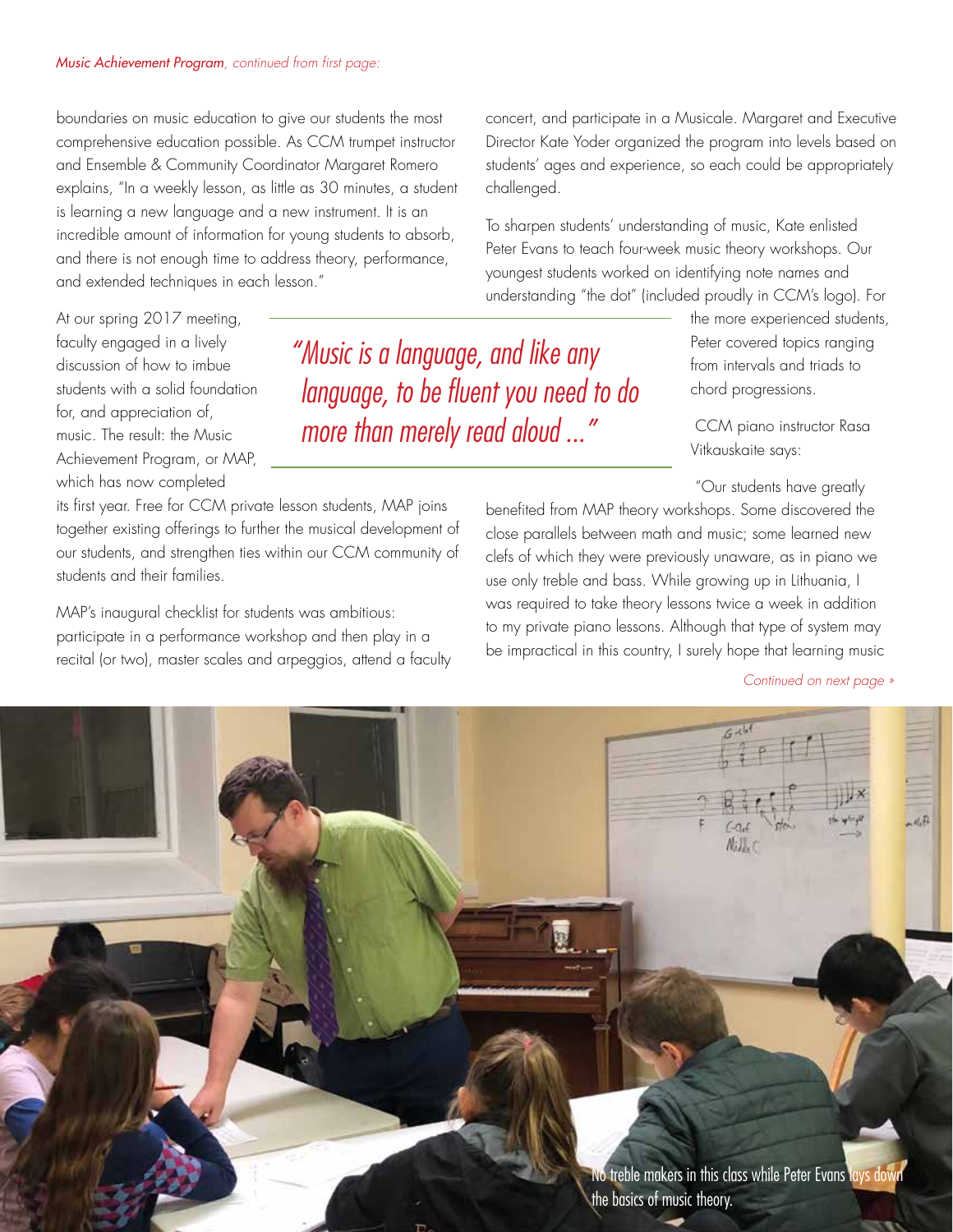### *Music Achievement Program, continued:*

theory inspires students to be more inquisitive about what they see in the score and helps them to learn music more rapidly by recognizing how the notes, phrases, harmonies, and sections relate to one another."

wasn't always easy, but because of her dedication, Bonnie improved faster in her pieces. Practicing every day helped her get more used to them, and she didn't "mess up" as much.



CCM charts students' progress towards completing MAP.

Another accomplishment to check off – practice 30 days in one month in the fall and spring practice challenges. Kids joined their fellow MAP students in pizza and ice cream parties at the end of each month to celebrate their success. The practice challenges call for planning and a general stick-to-itiveness that can serve students in their lessons and beyond. Violin student Mia Lipson found it helpful to "make it seem like it was homework that had to get done every day." The effect was clear. "Practicing every day prepared me more, so that I could learn new things and keep improving. My teachers are pleased when I practice and improve, and it gives me a boost to keep at it." Piano student Bonnie Li, who worked hard to balance practicing the piano with her swimming and homework commitments says: "On days when I had a lot of homework I might have gone to sleep a bit later." Finding time to practice We have come to the end of our pilot year of the MAP, which has seen some successes. For one, we have taken great strides in improving student accountability. Kids love "checking off" their accomplishments on the charts in our upstairs hallwaywho would have thought? Furthermore, students apply what they have learned to

their private lessons, and progress as full musicians. More than merely being able to play music, students can understand the language and reasoning behind each note and line.

Finally, the social nature inherent in most MAP activities has facilitated connections between students and families here at CCM. Ha Richmond shared about her daughter Mai's experience, "Two of her soccer teammates study at CCM, but we had no idea before they were in the Theory Workshop together. Music can feel like a solo pursuit when private lessons are your primary musical activity. It was nice for Mai to connect with others."

The first year of the MAP has allowed us to learn more about our student's needs and how we communicate with the families. Perhaps the most important lesson we learned is that our kids are busy. With each family's packed schedule, it was not always possible for all of the students to complete the program. We look forward to putting all of our experiences, whether learned from or loved, towards a new year full of success and the continued fostering of music appreciation in our students and families.

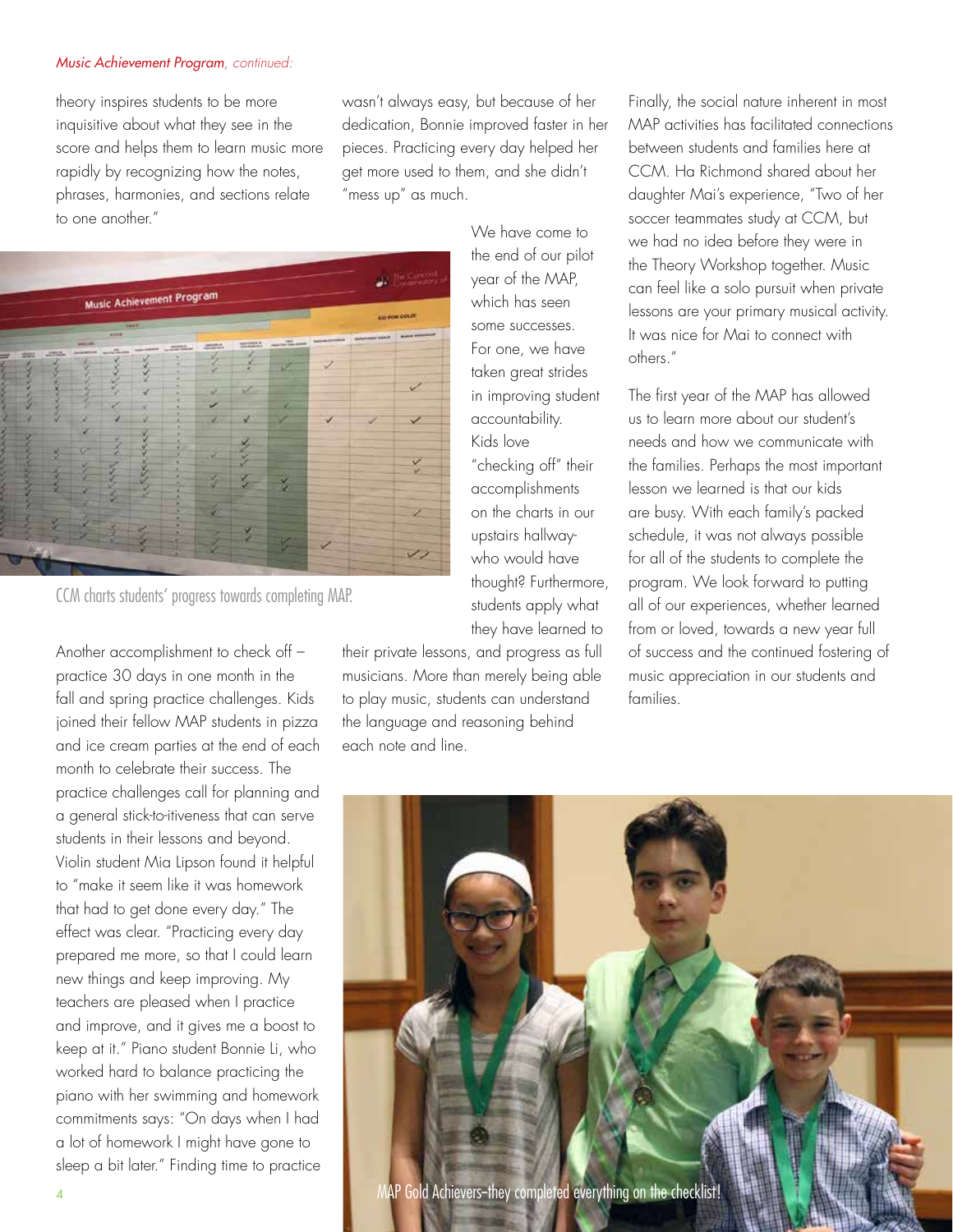### *Faculty Highlight, continued from page 2:*

Ford, who also takes private lessons with Vitkauskaite, appreciates her clear—and high—expectations for students of any age; she communicates regularly with parents regarding repertoire choices, goals, and expectations. Ford notes that Vitkauskaite "has gotten the best" out of her son.

Benjamin's admissions essay touched on this very point, her ability to have high expectations while remaining caring and responsive. He wrote, "Rasa is one of the kindest adults I have met throughout my life, if not the most inspiring."



# Meet the Grown-Ups: ADULT GROUP CLASSES ARE A LEADING EDGE AT CCM

By Holly Lobowitz Rossi

Research tells us what students of all ages already knowmusical learning carries significant benefits like improved brain health and emotional wellness. At CCM, we believe fundamentally that music provides an opportunity for lifelong learning, and our expanded slate of adult-focused classes invite

students to pursue both breadth and depth in music's place in their lives.

More than 60 adults are enrolled in group classes at CCM this year, making adult learners the fastest-growing

segment of the school community. The courses are varied and vibrant, many emerging from the new American Roots program that launched last year.

"CCM is not just for kids—we welcome adults who are returning to music education, having their first musical experiences, or simply finding themselves interested in the joy and connection that comes from making music with others," said Kate Yoder, CCM's founder and executive director.

Adult learners can choose from a lively menu of courses: "Adventures in Guitar and Mandolin," "Beginning Bluegrass

> Guitar and Mandolin Soloing," "Ukulele Crash Course," "Ukulele Club," "Beginning Banjo," and "World Hand Drumming."

Tony Watt, whose banjo and bluegrass guitar and mandolin classes are followed by "Bluegrass Jam" sessions each

Thursday evening, says his students are eager to learn the fundamentals of the bluegrass form so they can make music together.

"Jamming together is so much more fun than almost anything else in music, and therefore they are much more motivated than

*"Jamming together is so much more fun than almost anything else in music"*

*—Tony Watt*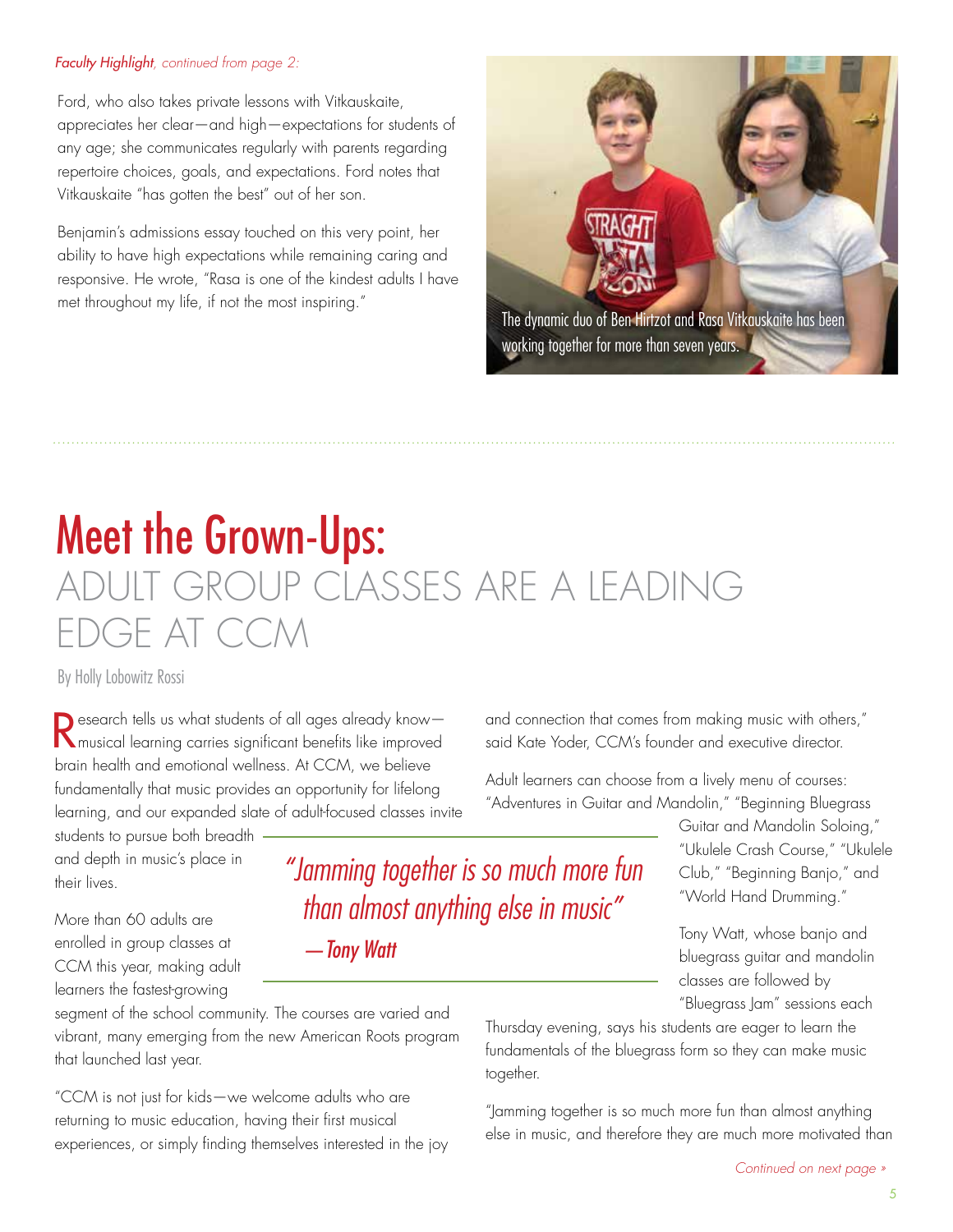### *Meet the Grown-Ups, continued:*

students who just take lessons or group classes," he said. "They have a special bond and confidence when they play with each other."

The offerings allow students to start as beginners, and then grow in their learning. The ukulele classes taught by Phil Sargent are intended to be progressive, with "Crash Course" students advancing to the "Club," where they are rewarded with the social and communal aspects of playing and singing together.

Sargent's approach opens up solo skills as well as chord progressions. "I'll show them a scale that works for a song, and everybody takes a turn soloing over an 8-bar phrase," said Sargent, "It turns out to be a fun jam with a social aspect. They're all really open-minded, and it's just a blast," said Sargent.

Nothing captures the spirit of lifelong learning more than the "Music Appreciation" course Keith Kirchoff has led for eight years—17 consecutive semesters—at the Concord Council on Aging, in partnership with that organization.

The group "is really engaged, really interested and curious, has such good questions, comments, and feedback, and has such a quest to learn more about music," said Kirchoff. As the semesters have progressed—and so have the students—the topics have built on questions and discussions from previous semesters. This semester, for example, is called "Understanding Modernism," exploring a shared vocabulary of modernism that could apply to current music or, in its own context, centuries-old music.

Yoder expects CCM's adult learning community to grow more, especially as the American Roots program expands at the school.

"We know adults are looking for opportunities to learn and play music together," she said, "and we know we can meet their needs by creating even more opportunities here at CCM."



*"CCM is not just for kids—we welcome adults who are returning to music education, having their first musical experiences, or simply finding themselves interested in the joy and connection that comes from making music with others." —Kate Yoder, CCM's Founder & Executive Director*



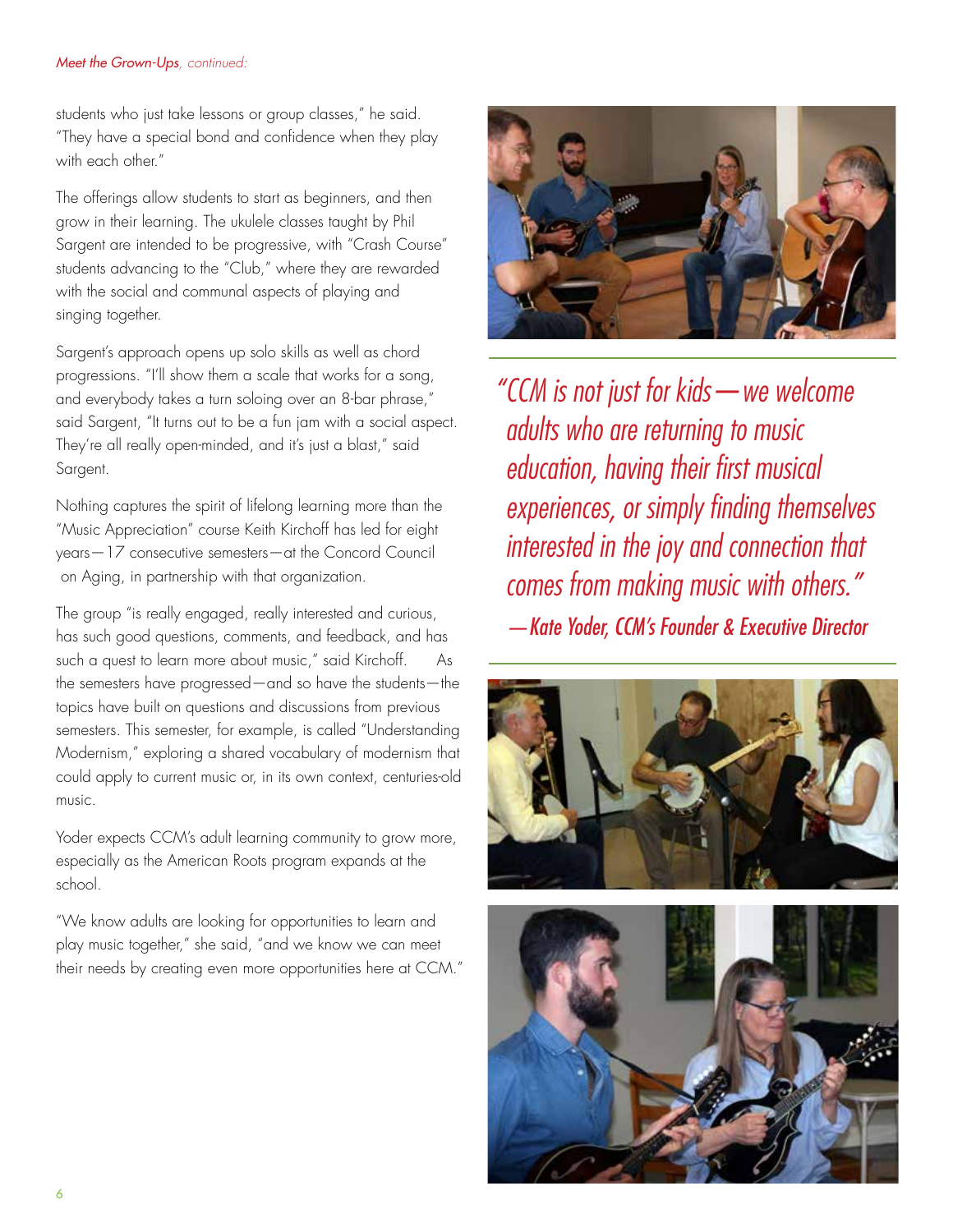# American Roots: NOT JUST BBQ, BLUEGRASS, & BOURBON

On March 3, in a warm evening glow under the exposed wooden beams of the Concord Scout House, CCM's friends and family gathered for the annual winter party. Over family-style dinner of cornbread and brisket, across tables decked with red gingham and yellow sunflowers, the community came out for an all-American evening. Faculty member Tony Watt and his band, Southeast Expressway, performed their take on modern bluegrass, while guests sampled bourbon or enjoyed an Old Fashioned alongside their BBQ.

The evening's entertainment also included a performance by String Thing 2, a student ensemble made up of Jason Gee on cello, Leah Greenberg on violin, Alexandra Taylor on viola, and Anthony Valeri on violin. They performed Mozart's "Eine kleine Nachtmusik," then brought it back to the roots with "Red Haired Boy." Anthony Valeri, all of 10 years old, followed them up with Clebanoff's "Millionaire's Hoedown."

Auctioneer Ailie Byers, sporting a cowboy hat and Southern drawl, led the lively live auction. The party raised \$73,000 in support of CCM, its programming, and its students. Every year, about \$20,000 of financial aid goes to students and their instrument rentals, helping CCM achieve its goal to create musical opportunities for people of all ages, backgrounds, and abilities throughout Concord and 15 surrounding towns.



Always a highlight of the evening, our CCM students performing with the band.

Special thanks go to Ian Goldstein, the evening's emcee, plus the sponsors, Enterprise Bank, Middlesex Savings Bank, Monument Group Companies, and Salem Five Charitable Foundation, as well as the many volunteers who made the evening possible, from the Benefit Committee to the student volunteers. We truly couldn't do what we do without all of you.



Tina and Steve Mylon along with Todd Brady and Andrea Darling enjoyed a night of Bourbon and BBQ while helping CCM raise \$73,000 in support of financial assistance and music education.



CCM parent, Carmela Gee with Mary Jo Libertino enjoying a night out to bring more music education to our community.